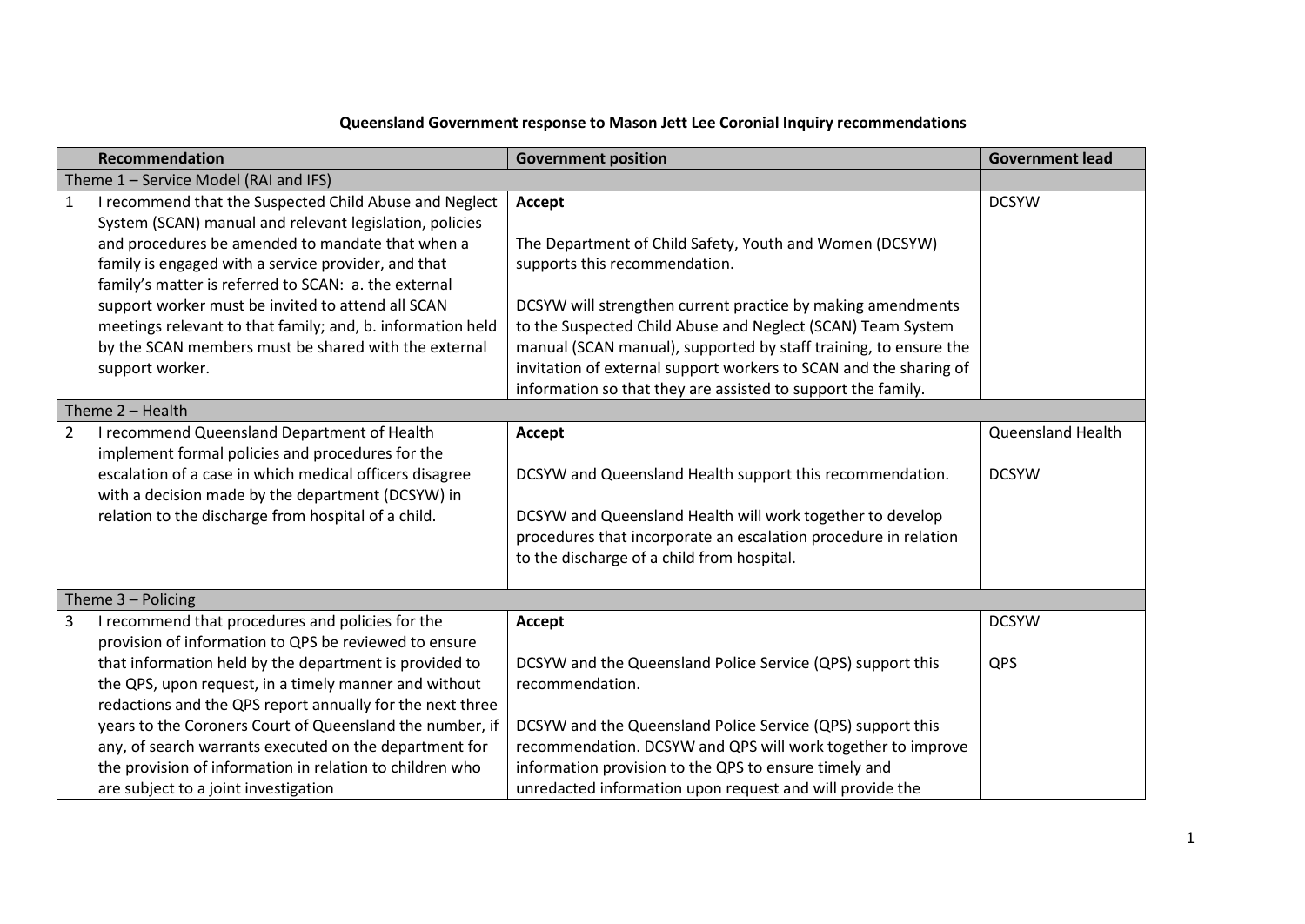|   |                                                            | Coroners Court of Queensland with information concerning              |              |  |  |  |  |  |
|---|------------------------------------------------------------|-----------------------------------------------------------------------|--------------|--|--|--|--|--|
|   |                                                            | search warrants executed on DCSYW for the provision of                |              |  |  |  |  |  |
|   |                                                            | information in relation to children subject to a joint investigation, |              |  |  |  |  |  |
|   |                                                            | for the next three years.                                             |              |  |  |  |  |  |
|   |                                                            |                                                                       |              |  |  |  |  |  |
|   | Theme 4 - Suspected Child Abuse and Neglect system         |                                                                       |              |  |  |  |  |  |
| 4 | I recommend that the SCAN manual and relevant              | Accept                                                                | <b>DCSYW</b> |  |  |  |  |  |
|   | legislation, policies and procedures be amended to         |                                                                       |              |  |  |  |  |  |
|   | require cases remain open to SCAN until appropriate        | The Department of Child Safety, Youth and Women (DCSYW)               |              |  |  |  |  |  |
|   | feedback has been provided to core members and it is       | supports this recommendation.                                         |              |  |  |  |  |  |
|   | agreed that the recommendations have been fulfilled, or    |                                                                       |              |  |  |  |  |  |
|   | if not fulfilled, are no longer appropriate, and that no   | DCSYW will strengthen current practice by making amendments           |              |  |  |  |  |  |
|   | further recommendations are appropriate.                   | to the SCAN Manual, supported by staff training, to ensure that       |              |  |  |  |  |  |
|   |                                                            | cases remain open until appropriate feedback has been provided        |              |  |  |  |  |  |
|   |                                                            | to core members.                                                      |              |  |  |  |  |  |
| 5 | I recommend that the SCAN manual and relevant              | Accept                                                                | <b>DCSYW</b> |  |  |  |  |  |
|   | legislation, policies and procedures be amended to         |                                                                       |              |  |  |  |  |  |
|   | mandate that when a SCAN meeting is inquorate, the         | The Department of Child Safety, Youth and Women (DCSYW)               |              |  |  |  |  |  |
|   | available members nevertheless hold a case planning        | supports this recommendation.                                         |              |  |  |  |  |  |
|   | discussion about the matters that would have been          |                                                                       |              |  |  |  |  |  |
|   | subject to the meeting                                     | DCSYW will strengthen current practice by making amendments           |              |  |  |  |  |  |
|   |                                                            | to the SCAN Manual, supported by staff training, to ensure that       |              |  |  |  |  |  |
|   |                                                            | case discussion and information sharing relevant to safety            |              |  |  |  |  |  |
|   |                                                            | assessment and planning occurs irrespective of SCAN capacity to       |              |  |  |  |  |  |
|   |                                                            | meet.                                                                 |              |  |  |  |  |  |
|   | Theme 5 - Child Safety - Removing children from the system |                                                                       |              |  |  |  |  |  |
| 6 | I recommend that:                                          | Accept                                                                | <b>DCSYW</b> |  |  |  |  |  |
|   | (a) The department review its policies and procedures to   | In 2018, the Queensland Government introduced significant             |              |  |  |  |  |  |
|   | ensure that, in accordance with the Government's           | reforms to improve permanency outcomes for children involved          |              |  |  |  |  |  |
|   | acceptance of Recommendation 7.4 of the Carmody            | in the child protection system including legislative amendments       |              |  |  |  |  |  |
|   | Inquiry:                                                   | to the Child Protection Act 1999. These included new                  |              |  |  |  |  |  |
|   |                                                            | permanency principles and a hierarchy of mechanisms for               |              |  |  |  |  |  |
|   |                                                            |                                                                       |              |  |  |  |  |  |